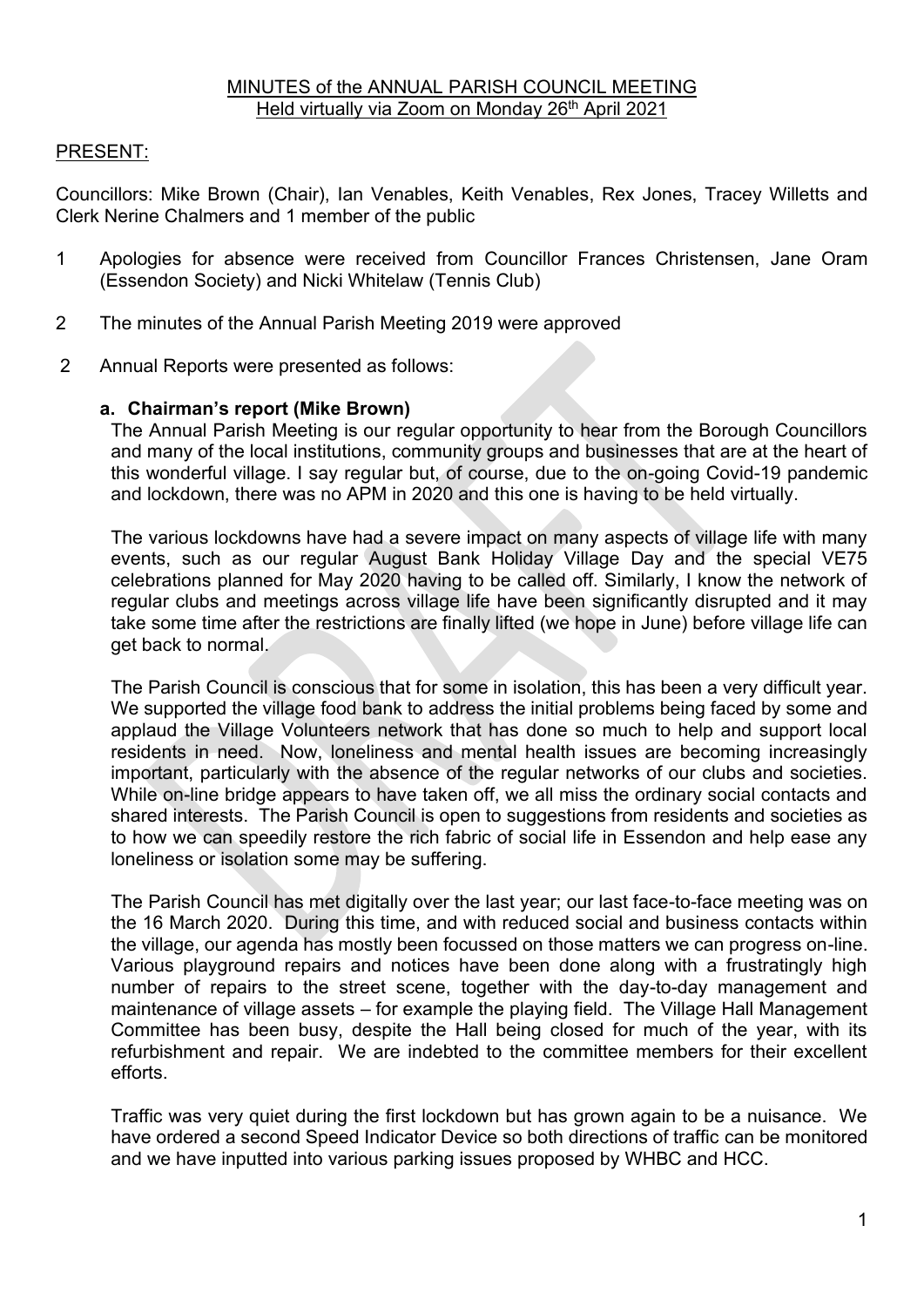The Parish Council successfully applied to WHBC to renew the listing of the Rose and Crown PH as an Asset of Community Value in October 2020 (the first listing lapsing after 5 years). As you may know the owners appealed against this and, regrettably, officers of WHBC in February overturned the decision to list. The Parish Council has formally complained to WHBC about this reversal and the secret way it was taken and are presently waiting for a response to our second (and final) stage complaints.

May I thank my fellow councillors for their Trojan efforts over the last year to support the Parish Council and the village during a very serious and trying time.

Finally, I'm sure all of my colleagues would want to take this opportunity to thank our clerk Nerine Chalmers without whose stoic and meticulous work we would have found the above challenges almost impossible.

I close with a cautious note of optimism. We are a small village but have a huge heart. As we emerge from what we all hope is the last lockdown and life begins to finally return to normal, let us give thanks for all our efforts to support one another and to stick together as a community such that when we look back on this dreadful year we can take some pride in who we are and what we have done together. Cllr Mike Brown

b. Accounts for the year ended 31/3/2021 are with the internal auditors and will be published in due course.

Balances as of 31 March 2021 are as follows: Business Premium Account (Reserve account) £2,176.55 Hall Replacement Fund £25,100.00 Community Account £15,277.04

#### **c. St Mary's Church (Reverend Theresa Musiwacho)**

Reverend Theresa thanked the Essendon Community for its support during the pandemic. Throughout the lockdowns, the church continued to hold services remotely – a zoom service every Sunday, and a phone service every Wednesday. The church was very involved in the community, with everyone looking after each other. Many prayers were offered.

During December, the church at Brickendon was opened but the other churches remained closed. During this time, it was a joy to be able to offer two platforms, with one of the churches open for services, while continuing with remote services. More people were reached through the zoom services than had been attending church previously.

Reverend Theresa continued her ministry to Essendon School by offering video and audio communal worship services.

As restrictions have been lifted the churches are reopening, with the former pattern of services being resumed, and people being encouraged back to church. Details are available on the website. Reverend Theresa thanked the people of Essendon, and the church wardens, Anne Mitcheson and Paul Wombwell.